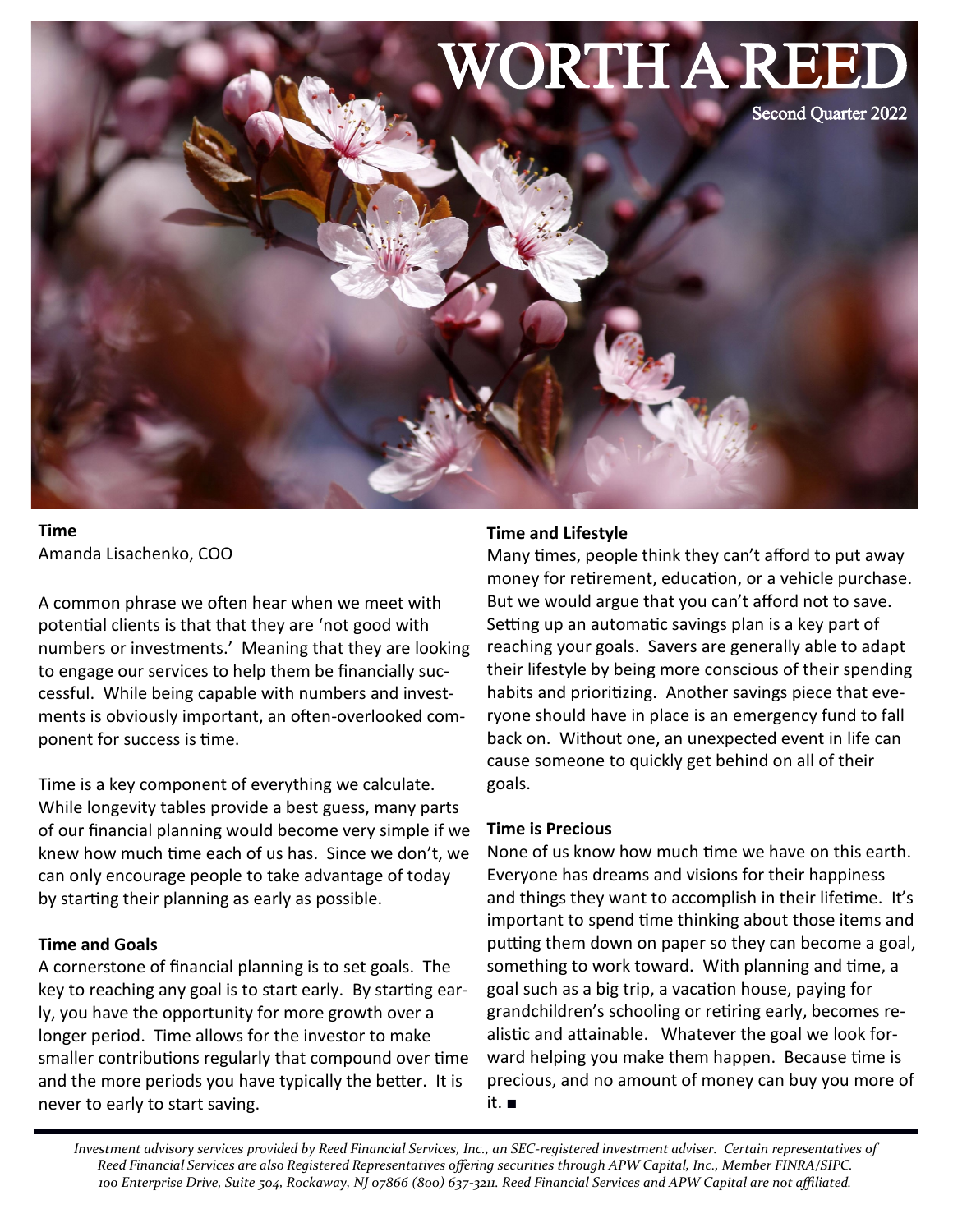## **Qualified Charitable Distributions (QCD)**

By Colleen M. Cleary, CPA/PFS, CFP®

Due to the current large standard deduction amount, many elderly individuals find themselves in the position of not receiving a tax benefit when making contributions to their favorite charities. If you are an IRA owner who is age 70 ½ or older, there may be a better way for you to donate to your favorite charities and receive a tax benefit.



Taxpayers ages 70 ½ and older are allowed to make charitable dona-

tions via tax-free IRA withdrawals directly sent to qualified charities. These contributions are called qualified charitable distributions (QCDs) and allow a taxpayer to exclude up to \$100,000 of QCDs from their taxable income per year. If you and your spouse file a joint return and they are age 70 ½ or older, they also can exclude up to \$100,000 from their taxable income for QCDs they make.

IRAs are a terrific way to transfer cash gifts to charities. The amount of your IRA distribution that qualifies as a QCD is excluded from your taxable income. This in turn reduces the adjusted gross income on your tax return, and therefore impacts the calculation of taxable Social Security income and Medicare Parts B and D premium surcharges. In addition, by taking the funds directly from your IRA you lessen the amount of required minimum distributions you will be required to take in the future.

For your charitable donation to be considered a qualified charitable distribution, please keep in mind the following rules:

- The maximum annual amount to qualify for exclusion from income is \$100,000 per taxpayer if made from an IRA to a qualified charity after an individual attains age 70 ½.
- QCDs are only allowed for qualified charities, not for contributions to donor advised funds (DAFs) or private foundations. See IRS website for details.
- The amount of your QCD offsets your required minimum distribution for a year.
- QCDs cannot be claimed as itemized deductions on your return.
- QCD limits are reduced if you make contributions to an IRA during a year.
- If you do make a charitable contribution via a QCD, please keep in mind that the funds must clear by December 31 to qualify. Many charities take a great deal of time to process donations at the end of the year. To avoid disqualification of your QCD, please initiate the transaction well in advance of the end of the year.
- It is important for you to let your tax preparer know the amount of your eligible QCD each year so the IRA taxable income on your return can be reduced accordingly.

If you are interested in learning more about the possibility of making Qualified Charitable Distributions from your IRA account, please call our office for more information and assistance. ■

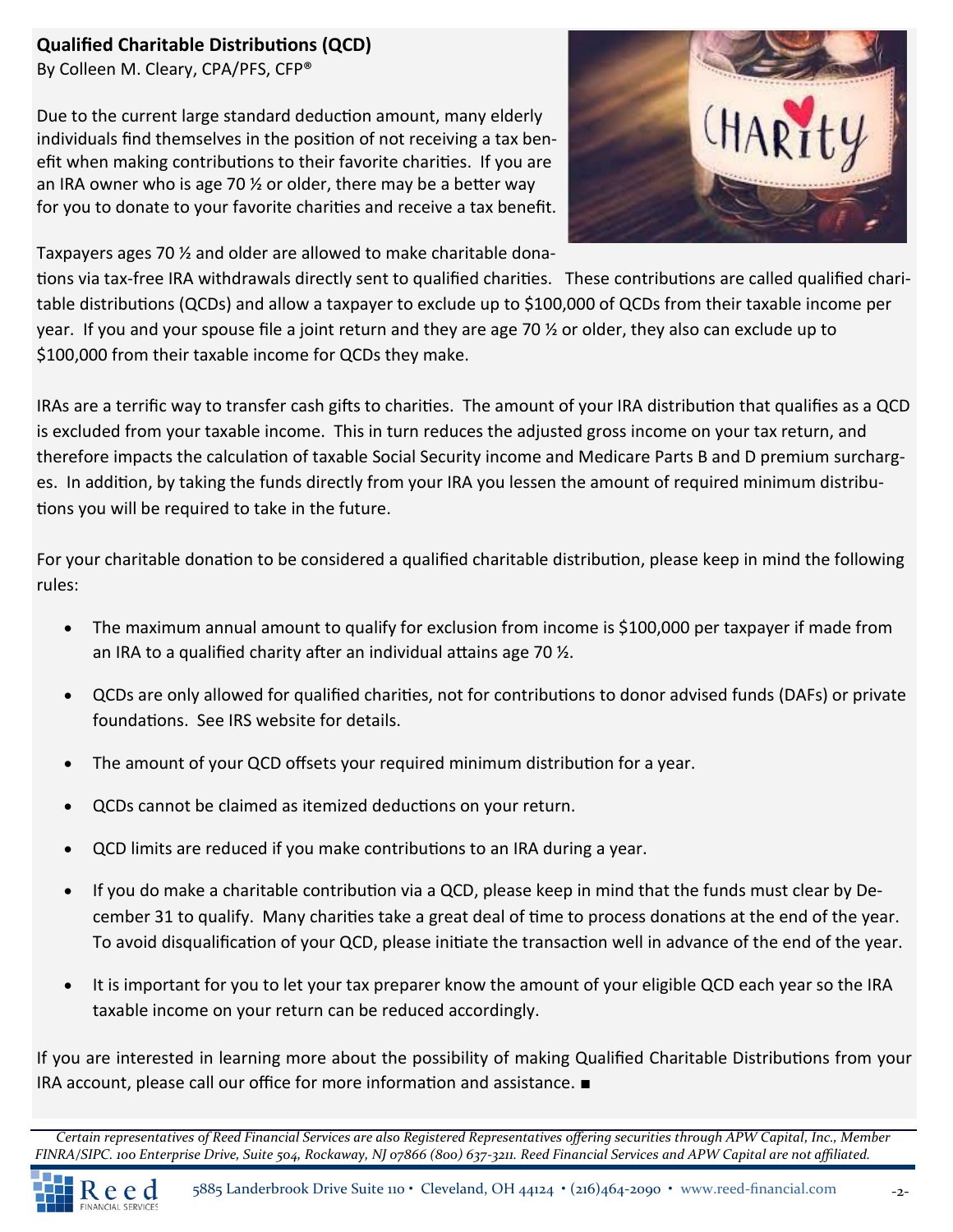| You <b>Tube</b> | <b>NETFLIX</b>                         | <b>HBONOW</b>    | <b>PANDORA</b> | hulu                        |
|-----------------|----------------------------------------|------------------|----------------|-----------------------------|
| epix            | <b>DisvepMovies</b><br><b>Anywhere</b> | <b>SILOWTIME</b> | <b>PLEX</b>    | <b>CRACKLE</b>              |
| Movies & TV     | <b>COD iHeart</b>                      | <b>FXNOW</b>     | <b>vevo</b>    | <b>Music</b><br>Google play |
|                 |                                        |                  |                |                             |

## **Streaming Services**

By Mark Lisachenko

Jim contacted me the other day and asked, "what streaming service should I get" and "should I cut the cord with cable?" Every major player in entertainment has a streaming service out today and it's mostly a personal preference as to which one(s) to get.

In my household we have Spectrum cable still but also subscribe to Netflix, Amazon, HBO Max, Hulu, Peacock and Disney+. I'm a frugal guy (just ask Amanda) so most of these don't cost us extra as they are included in other services or temporarily free as part of a trial/promo. For example, as of this writing if you have the Verizon Ultra 5G Play More or Get More plan you also get Disney+, Hulu, and ESPN+ included for free. Amazon Prime Video is another example, included for everyone with a Prime membership. Several services offer a reduced cost service with advertisements, something Netflix is now considering as well. Costs are always changing so look around for specials and take advantage of free trials to see whether a particular service is to your liking.

The great thing about streaming services is that they are easy to use via an app. You can install the app on your Smart TV (or Roku, Apple TV, Chromecast, Amazon Fire, etc.) or on your phone or tablet, laptop, or even your Amazon Echo Show. Most days I watch shows on my iPhone rather than Smart TV or cast from my iPhone with AirPlay to the TV. With 5G service and unlimited data you can now watch a show from anywhere at any time.

I like to keep up on what's available in the tech world by reading a lot of online sources. Consumer Reports has a great article on the best free streaming services at [The](https://www.consumerreports.org/streaming-media-devices/guide-to-free-streaming-video-services-a1149608760/)  [Best Free Streaming Video Services](https://www.consumerreports.org/streaming-media-devices/guide-to-free-streaming-video-services-a1149608760/) - Consumer Reports. PCMag online also has a great article on streaming services available at [The Best Video Streaming Services for](https://www.pcmag.com/picks/the-best-video-streaming-services?test_uuid=06r4MYCu5PZzCkufjQSV3po&test_variant=a)  [2022 | PCMag.](https://www.pcmag.com/picks/the-best-video-streaming-services?test_uuid=06r4MYCu5PZzCkufjQSV3po&test_variant=a)

The article breaks down top picks for different categories. Here are some of the categories and picks mentioned:

- $\Diamond$  Best for Original Shows Netflix
- $\lozenge$  Best for Mix of Live and On-Demand Content hulu
- $\Diamond$  Best for Free TV and Movie Streaming peacock
- $\lozenge$  Best for On-Demand Shows and Movies Amazon Prime Video
- $\lozenge$  Best for HBO Shows and Popular Movies HBO Max
- $\lozenge$  Best for Families Disney+
- $\Diamond$  Best for Replacing Cable YouTube TV
- $\lozenge$  Best for Streaming Free Movies tubi
- $\Diamond$  Best for Sports Fanatics FuboTV
- $\lozenge$  Best for HD & 4K Documentaries CuriosityStream
- $\lozenge$  Best for Educational and Family Content kanopy
- $\lozenge$  Best for Popular Documentary Enthusiasts PBS Documentaries ■



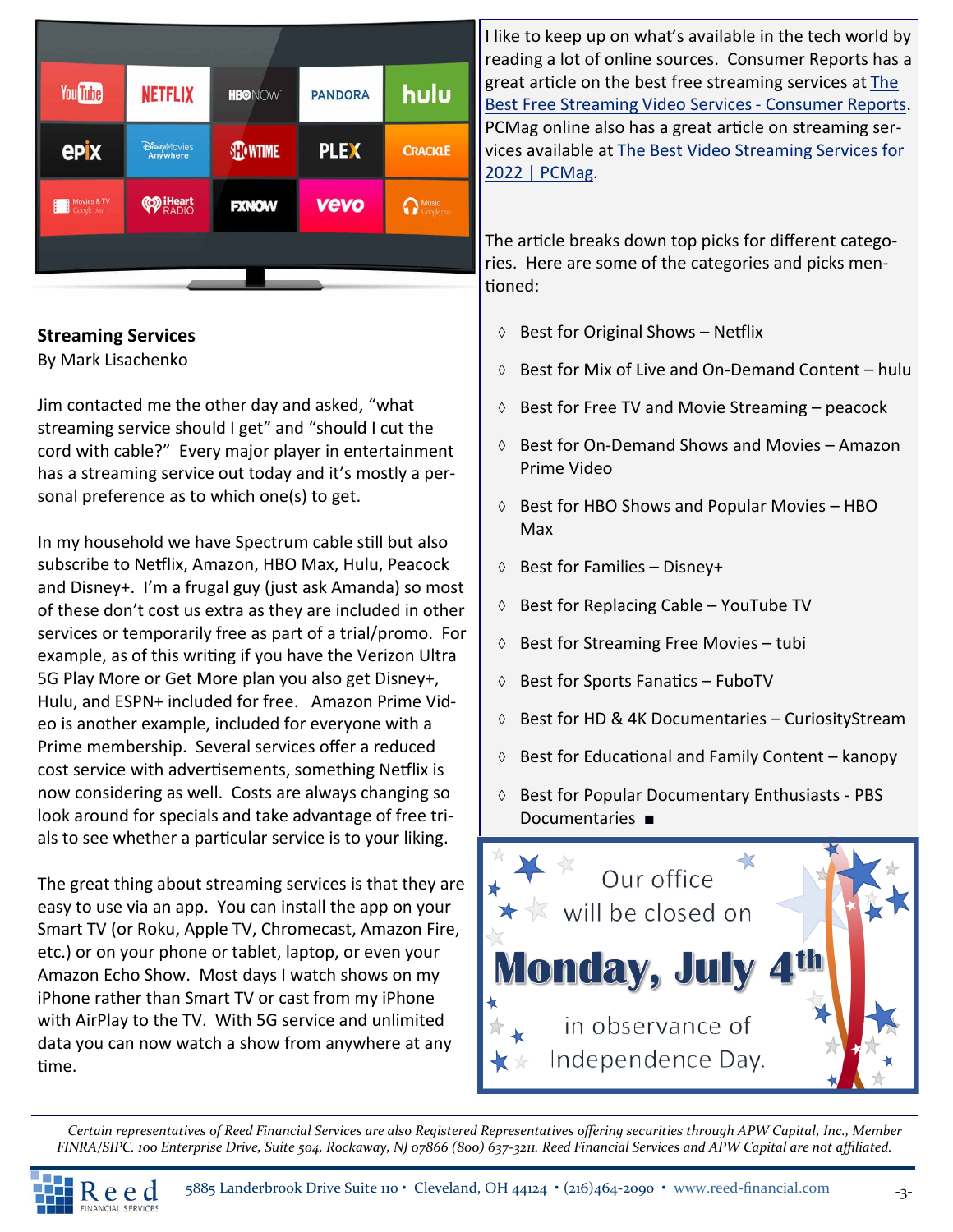# **Why does the Federal Reserve use interest rates?** Evan Watson, Investment Analyst

It has become a common topic of the Federal Reserve and their mission to fight inflation. Most of these stories will reference the Fed using interest rates to attack inflation but they do not really go into how or why they use interest rates. Since it may not be entirely obvious to everyone, I thought we should dive into the intricacies a bit.

Now why does interest exist in the first place? This may seem like a silly question to ask but it is important when we look at why the Federal Reserve uses this as a policy. The short answer is that a lender should be compensated for giving up their money. There are times where we give money for charity but most of the time, if we give up money, we are giving up the opportunity to do something else with that money. Imagine you had planned your dream vacation and it was going to cost \$10,000. If someone close to you asked you to borrow that \$10,000, you would need something in return that would compensate you for not being able to go on your dream vacation. This is interest. There can be other factors added to this, but the point is interest incentivizes people to lend money.

The Fed uses this principle to adjust how much banks are lending. When someone says that the Fed is looking at raising rates, what they are trying to do is limit lending. When banks have excess cash, they have the option to loan money to the Fed. This is accruing interest on the excess reserve without taking much risk. During tough economic times, like 2020, the Federal Reserve lowers these interest rates to discourage banks from keeping cash at reserves. This incentivizes banks to offer the cash to individuals and businesses who need it. When the economic environment gets its feet back under it, the Fed will raise the interest rate to incentivize banks to keep any excess cash at the fed. This pulls money out of the system and slows some of the demand.

This impacts more than banks. This tool trickles down to other areas of the economy as well. A notable example of this impact is mortgage rates. When the Federal Reserve adjusts the interest rates, banks must adjust rates on their loans as well. When the Fed lowers their rates, interest rates on mortgages will also come down. This will lead homeowners to either decide to move or refinance. Both are good for the economy since you will either have bought a home or reduced your costs of owning a home allowing you to spend elsewhere. This same process works for other things like cars as well. The opposite effect occurs when interest rates go up. This will help to reduce some excess spending which may be causing things like inflation.

To be fair, this is not a one-sided trade where the banks are the only ones who win. The Fed looks at higher rates as an opportunity for anyone who has excess cash to save it instead of spending it. Things like savings accounts and CD rates will start to be more attractive during these periods as well as some other investments. If we bring our dream vacation analogy back into this picture, we can see how the Fed uses interest rates to slow demand. Instead of spending that extra \$10,000 on the dream vacation, you might be persuaded to hold on to your money for a bit and make a couple extra bucks you can use in the future.

Interest rates are just a way to adjust consumer behavior. This does not always happen as quickly as the Fed or economy would like but ultimately it helps to smooth the boom-bust cycles of our economy. Hopefully, you now have a better understanding of monetary policy and interest rates. ■

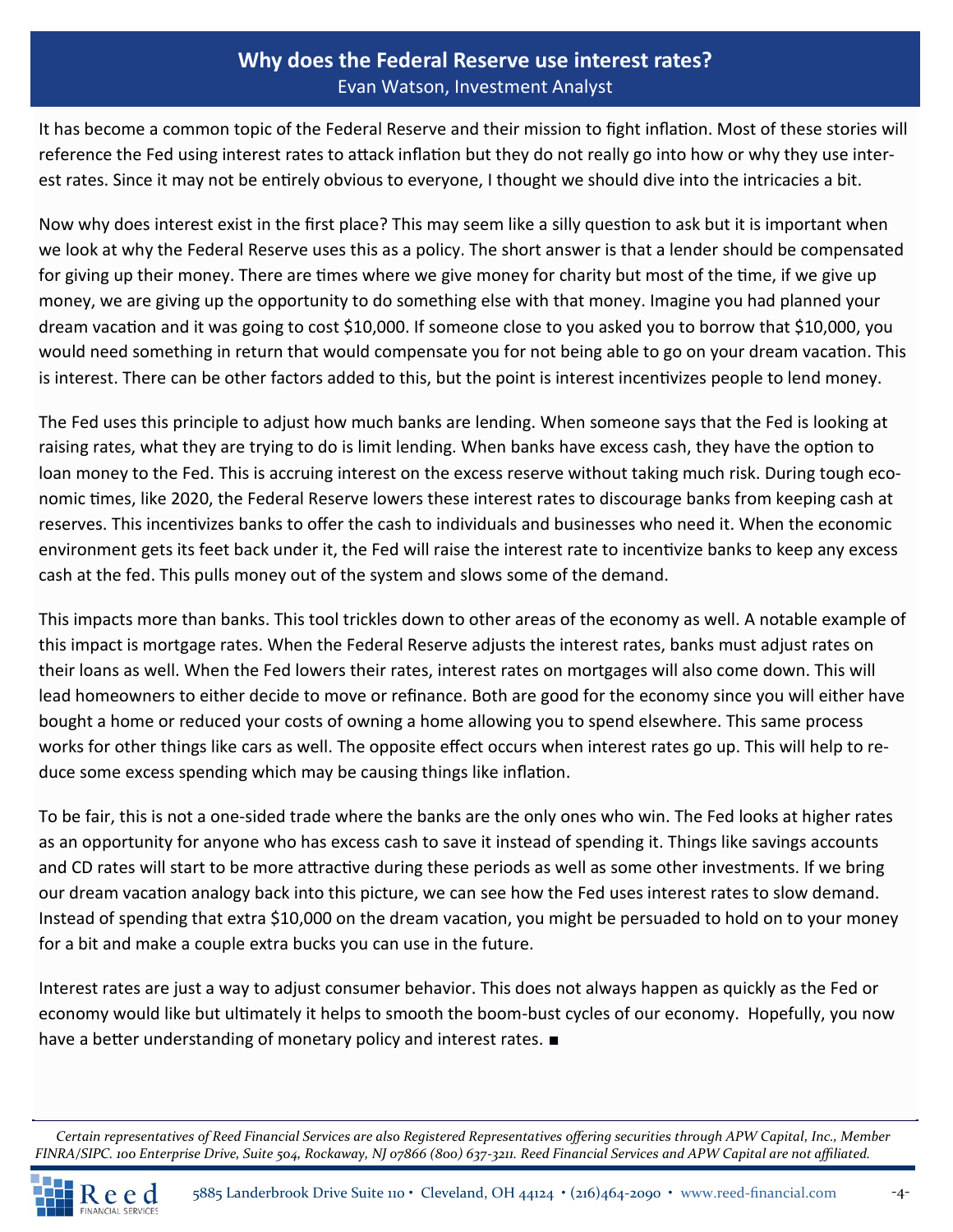# **Achieving a Better Life Experience (ABLE) Act of 2014** By Amanda Lisachenko, COO

In December of 2014 the ABLE Act was passed which allowed for the Amendment of the 529 section of the IRS tax code (the section that previously established the framework for education savings plans to help families save for college). This was the most significant piece of legislation passed for those with special needs since the Americans with Disabilities Act that passed some 25 years earlier.

The ABLE Act has allowed for the creation of a tax-free savings account for individuals with disabilities. These accounts are available to cover qualified disability-related expenses, such as housing, assistive technology, health care, education, and transportation, without impacting their benefits.











These public benefits (Supplemental Security Income (SSI), Supplemental Nutrition Assistance Program (SNAP), Medicaid) utilize means and resource tests to restrict eligibility. This states that these individuals cannot have more than \$2,000 in liquid resources, such as savings, retirement funds, or non-ABLE checking. But the ABLE Act acknowledges the significant extra costs that come from raising or living with someone who has disabilities. It allows for there to be assets available to cover Qualified Disability Expenses.

To be eligible for an ABLE account an individual must have a disabling condition that began prior to age 26 and they are receiving benefits under SSI or Social Security Disability Income (SSDI). If someone meets the age requirement but are not receiving public benefits, they may still be eligible, just not automatically.

There are some state and federal rules/limitations to be aware of when considering this option. Some of them are as follows:

## Federal

- An individual can have only one ABLE account.
- The annual contribution cap is \$16,000 for 2022. (If an individual is working, they can contribute an additional amount up to their annual salary before taxes or \$12,880, whichever is less, for a total annual contribution of \$28,880).
- The total amount that can be held in an ABLE account without jeopardizing government benefits like SSI is \$100,000.

State (Ohio provided other states may differ)

- Ohio limits total allowable savings to \$468,000.
- There is an annual state tax deduction of up to \$4,000 for every STABLE account contributed to. (STABLE is the Ohio ABLE program name)

ABLE accounts are not taxed if they are used correctly. But when the individual passes, any remaining funds will be used to reimburse Medicaid for services the person received from that program. There is a website for the ABLE National Resource Center (ABLENRC.org) which contains additional information. Please give us a call for any questions or to discuss further. ■